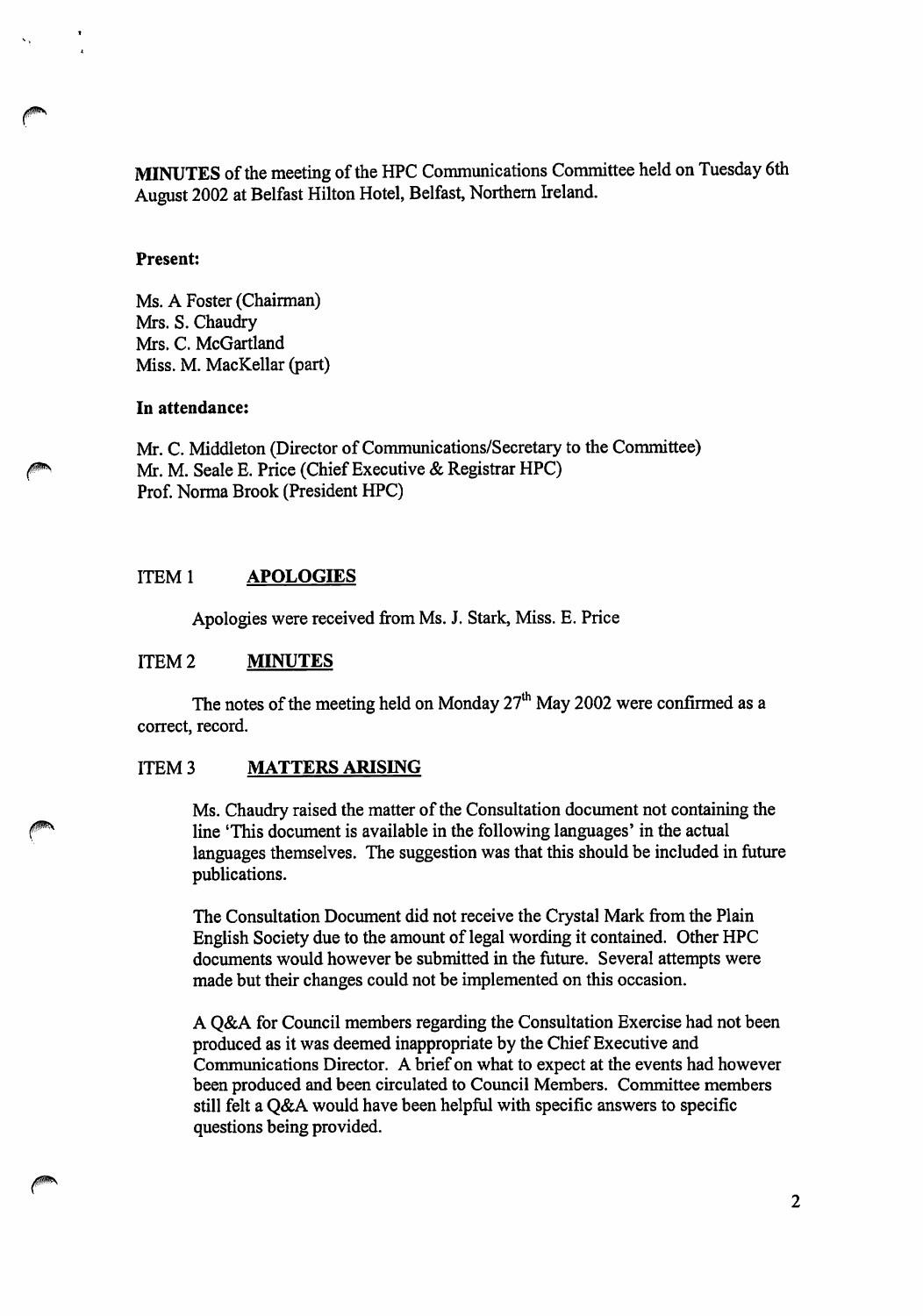### CONSULTATION FEEDBACK

 $\bullet$ 

Mr. Middleton reported that attendance at the events had been far greater than expected. As such several venues had been changed for later events to accommodate anticipated numbers. The locations where venues had been changed were London, Brighton, Liverpool and Edinburgh. The highest attendance to one single meeting to date had been 175 in Leeds; the lowest was 34 in South London. On average the HPC was seeing 100 people per meeting. The main issues to come out of the events were CPD, Grandparenting, Protection of Title and Fees.

Miss MacKellar stated that she had received complaints from several of her colleagues that the Mini Prospectus had arrived too late for them to attend events. The Committee agreed that the document should have gone out earlier. Mr. Middleton explained the delay was due to the insertion of a flier outlining the changes to the venues he had previously mentioned. They were however now being distributed at around 10,000 copies per day.

In general the events seemed to be being received well. The Chair of the Committee asked that thanks be passed onto Eleanor Price for her work in organising them.

It was reported that Newchurch will be responsible for the gathering and analysis of the Consultation data. Ruth Bacon has been hired to co-ordinate the HPC side of things and will work with Newchurch to ensure our information gathering is fair and correct.

Ms. Foster asked how many members of the public were turning up to the meetings. Mr. Middleton replied that the vast majority of attendees were registrants.

Mr. Seale stated that the public would be engaged through market research with the results being published in conjunction with our feedback document. Ms. Foster stated she had not heard about the market research. Mr. Seale said it had been put before Council as part of his reports. Ms. Foster requested that the Communications Committee be kept up-to-date with its progress. Mr. Seale said he would do that when the results were complete.

Ms. Foster asked if the events had received any media coverage. Mr. Middleton explained that Harvard Health had been engaged specifically on this project but to date results had been disappointing. On a brighter note Prof. Norma Brook was to do a live interview on BBC Radio that afternoon in Belfast about the event. That interview had been arranged directly by HPC.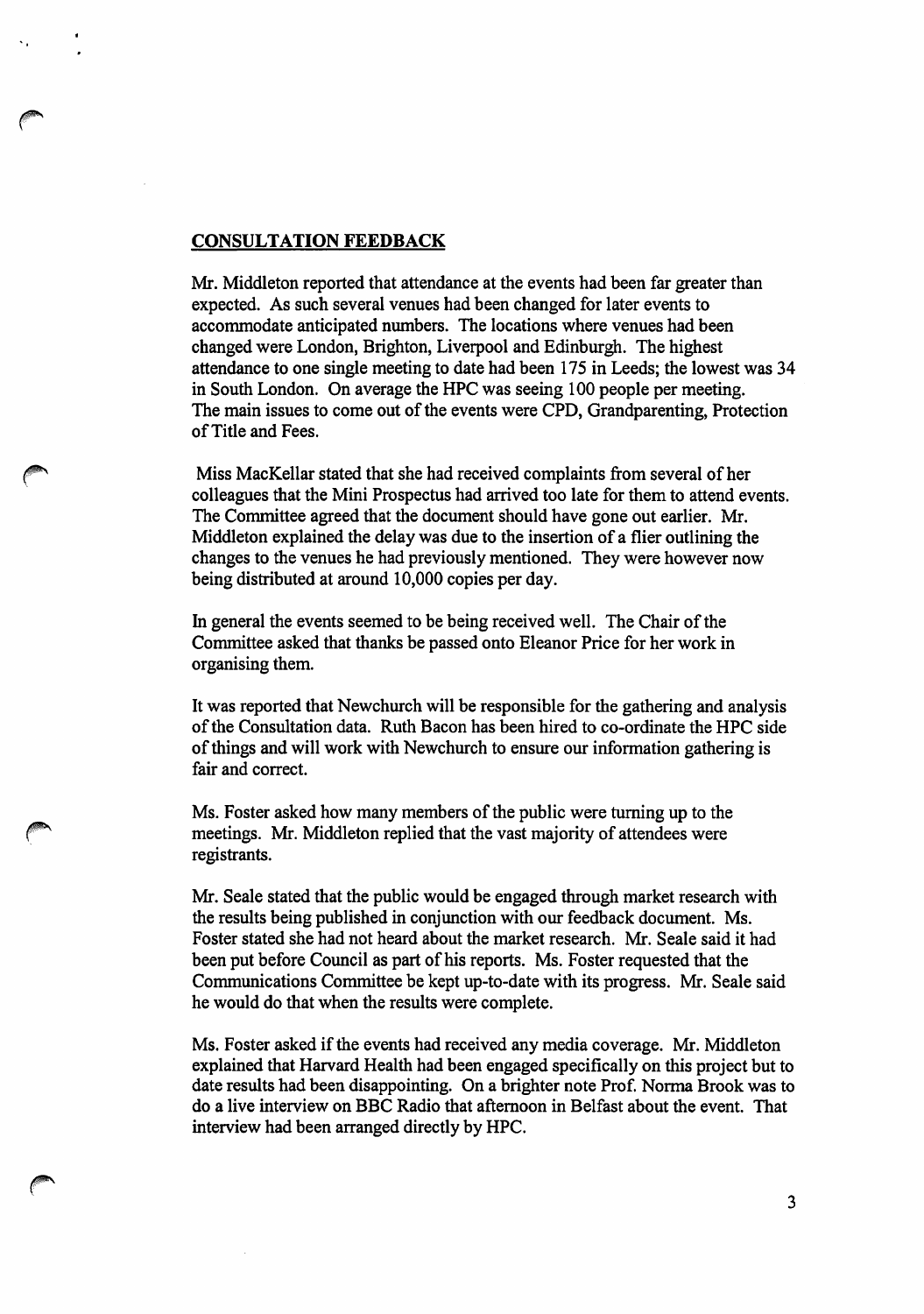# MARKET RESEARCH QUESTIONNAIRE

Copies of the proposed Market Research Questionnaire as previously mentioned by Mr. Seale were put before the committee for their ratification and comments. This was signed off by the Committee.

# FEEDBACK/RE-LAUNCH EVENTS

Mr. Middleton informed the Committee that work was progressing with the planning of the three meetings mentioned in the Consultation presentation. These will be held in Belfast, Cardiff and Edinburgh and will launch the HPC's feedback from consultation, draft rules and re-launch under new rules respectively. Dates have yet to be confirmed but it was proposed to have them on , November  $5<sup>th</sup>$ , December 1<sup>st</sup> and April  $5<sup>th</sup>$  (2003). More details would be provided later but the Committee was in general agreement that the format should be similar to the successful QEII launch event on  $\widetilde{A}$ pril  $17<sup>th</sup>$  this year.

# HPC BROCHURES

The Committee were presented with a proposed list of brochures which it is felt should be published in order to fulfil our obligations under the Order in Council. The committee were asked to consider which ones they wished to produce and oversee. The committee would report back at the next meeting on this.

**AOB** 

None